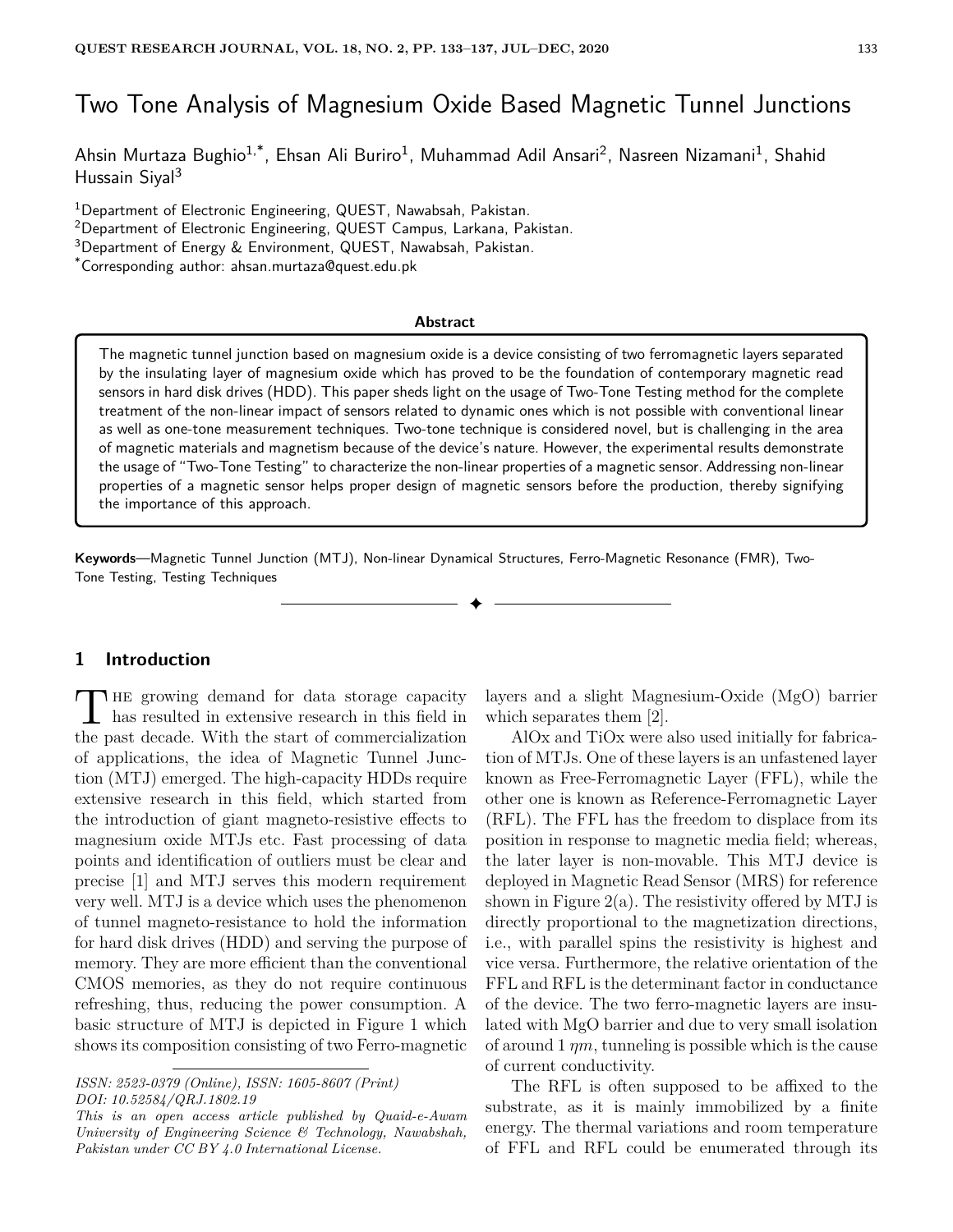

Fig. 1: Basic MTJ structure

Ferromagnetic resonance frequencies (FMR). FFL and RFL possess the normal FMR frequencies at around 7 and 12 GHz respectively [2] (shown in Figure 2(b)). Whilst the oscillations related to FMR are natural to the magnetic read sensors. No technique is evident to measure the contact between the magnetization dynamics and the non-linear aspects of MTJ. This limitation in non-linear characterization is explored here. Oscillations and non-linear behaviors produced at microwave frequency from the magnetization dynamics of MTJ are powerful enough to influence the sensor's overall performance within its operating bandwidth. These non-linear effects of sensors can be characterized by using the static I-V curve measurements. These, un-fortunately, do not represent the magnetization dynamics of MTJ adequately. The two-tone measurement results suggest that such interaction gives rise to dynamic nonlinear effects, which produce the nonlinear FFL and RFL coupled modes occurring below the fundamental MTJ frequencies. In magnetic recording, thermal magnetization fluctuations are the major source of magnetic sensors' noise. Thus, these lowerfrequency coupled modes may limit the magnetic sensors' signal-to-noise ratio (SNR) [4].

## **2 Discussion & Testing Mechanism**

It has been demonstrated both theoretically and experimentally that I-V MTJ curves display non-linear and asymmetric traits[4]. The MgO-based MTJ possesses two potential contributions of non-linearities, i.e., the spin-dependent static and dynamic effects. Moreover, the defective states also enhance the static effects within the tunnel barrier, whilst the dynamic ones are from dissimilar density of states at the Fermi level for two spin directions.

#### **2.1 One-Tone Measurement**

The tunnel magneto-resistance of MTJ is bias dependent, and it reduces with increase in applied DC bias varying from 0 V to 0.4 V [5] which can be observed in Figure 3. The non-linear effects of the MTJ are translated into Magnetic Read Sensors (MRS). The schematics of the MRS is shown in Figure 4. When a basic signal comes in contact with the sensor, it generates higher-order harmonics [6]. The non-linear properties of MTJ can be analyzed by measuring harmonics at a variety of direct current (DC) bias voltage [7].

Using the concept of voltage dependence of MTJ, we studied the relation of input power and 2nd and 3rd harmonic at different applied biases. This is achieved by applying the fundamental frequency f1 at 1 GHz with the help of a signal generator. The chosen fundamental frequency is usually the upper limit of 2.5 inch HDD operating bandwidth. The sensor biasing voltage usually ranges from 100 mV to 150 mV. An alternative current (AC) input power up to -5 dBm can be endured by the sensor. The power excitation can be directly applied using a needle of the Radio Frequency (RF) probe. At signal generator, the input power is depicted in Figure 5. Since there are losses of transmission, the power level is nearly 20dB lesser at the RF probe stage; whereas, at the directional coupler of the coupled port, the power remains at -16 dBm.

In Figure 5, we measured second and third harmonics for different DC biases. The measurement of MgO based MTJ shows the power inclination which fluctuates with application of bias voltage. In case of static non-linearity, the subsequent harmonic power slope will be bias autonomous and assumes an increment by 2 dB/dB power input and 3dB/dB power input for third harmonics. Therefore, it is suggested that dynamic non-linear effects cause the voltage bias dependent slopes of the higher-order harmonics. Furthermore, one-tone is limited in its ability to detect Inter-modulation (IM) effects. Hence, the need for twotone measurements arises.

## **2.2 Two-Tone Measurement**

The characterization of dynamic non-linear effects, also known as memory effects, can be achieved by using the two-tone testing [9][10]. The availability of these effects in a device can cause the immediate output to rely on immediate input besides the past estimations of both input and output signals. Figure 5 depicts the products of 2nd and 3rd harmonic order Inter-Modulation (IM) and Cross-Modulation (CM) which are produced by applying the two-tone test-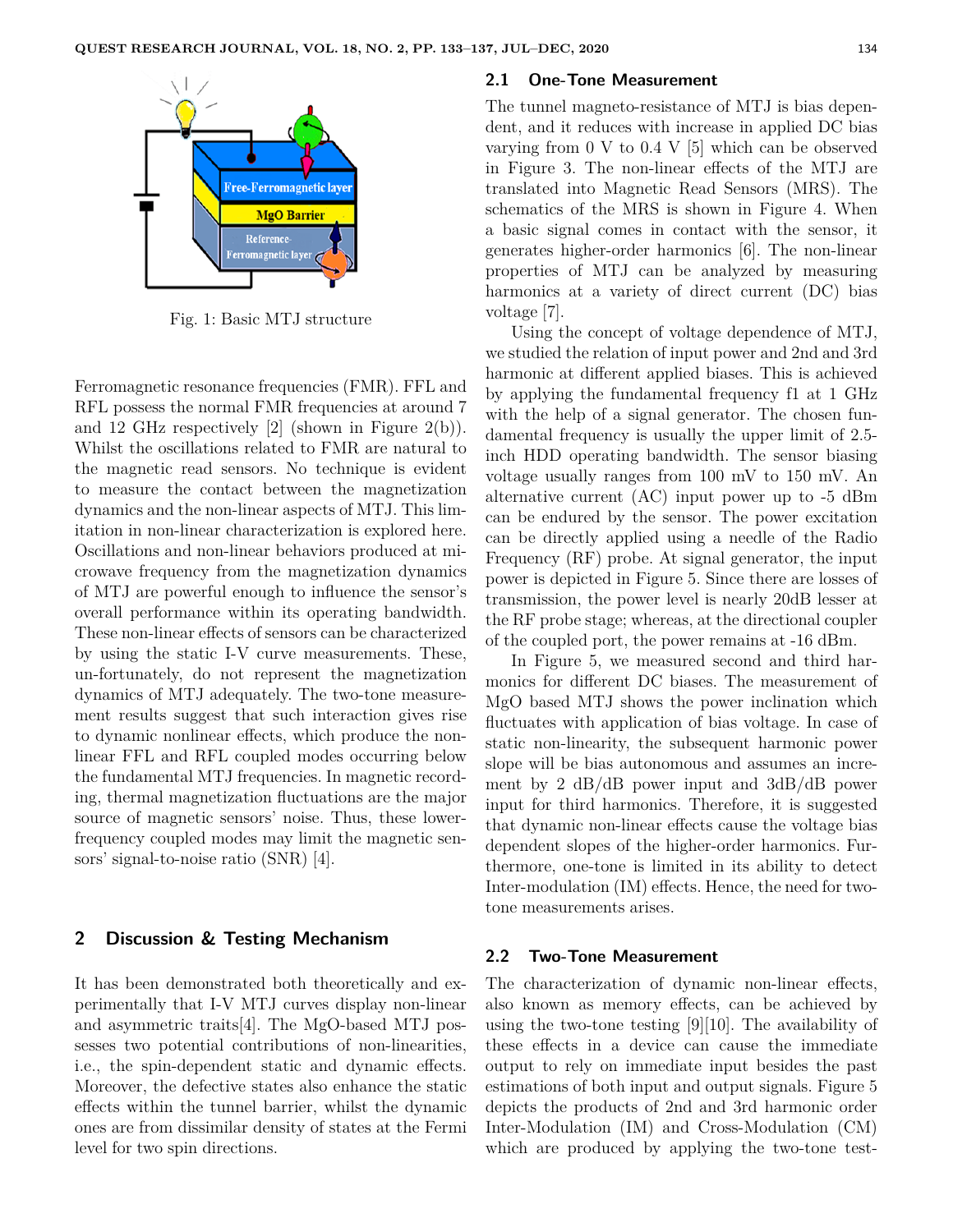

Fig. 2: (a) Magnetic read sensor, (b) the magnetized fluctuations shown in power spectrum



Fig. 3: Effect of voltage variation on TMR [4]



Fig. 4: One-tone measurement system for non-linearity measurement of MRS

ing on a non-linear device. Most interesting results relate to third order's lower and upper IM outcomes  $(2\omega1-\omega2)$  and  $(2\omega2-\omega1)$ , as they generate signal segments in proximity of the excitation frequencies. If static non-linearity occurs, the amplitudes of these results are symmetrical and independent of harmonic spacing  $(\Delta f)$ .

# **3 The Device Model**

Figure 6 demonstrates the sensor circuit comprising of the MTJ sensor, parallel resistor R2, shunt resistors R1 and R2, and shield capacitance C. The magnetic sensors currently hold resistance between 200 and 2000 ohm. This variance is resistance of MTJ can be mitigated using the parallel resistor. These resistors deem to offer electrostatic discharge protection; whereas, shield size is used to control the amount of capacitance which can affect the nearby bits of the memory.

The Hammerstein-Wiener model takes into account the non-linear properties of MTJ and dynamic effects [11][12]. This model represents a series arrangement of dynamic non-linear effects as input/output static and dynamic blocks (see Figure 7(b)). Dynamic effects unable to be depicted by the consistent state transfer mechanism proposed by device physics incorporates the filtering impacts (low-pass filter arising from sensor identical circuit) and the magnetization dynamics (FFL/RFL's magnetization procession).

## **4 Results**

Firstly, we recognized the FFL focal frequency at 6.2 GHz utilizing the traditional thermal noise FMR or T-FMR testing method [13]. Secondly, the results show the upper and lower 3rd order inter-modulation (undetected by one-tone measurement) with the help of spectrum analyzer. To calculate the results, harmonic spacing was varied from 104 Hz to 109 Hz and these results are shown in Figure 8. After the application of two-tones, the higher order IM and CM are generated which are significant because they are in the vicinity of the excitation signal.

The two-tone testing was executed at the bias voltage of +150 mV DC inclination and both signal generators supplied the AC power of 0 dBm. The inverse time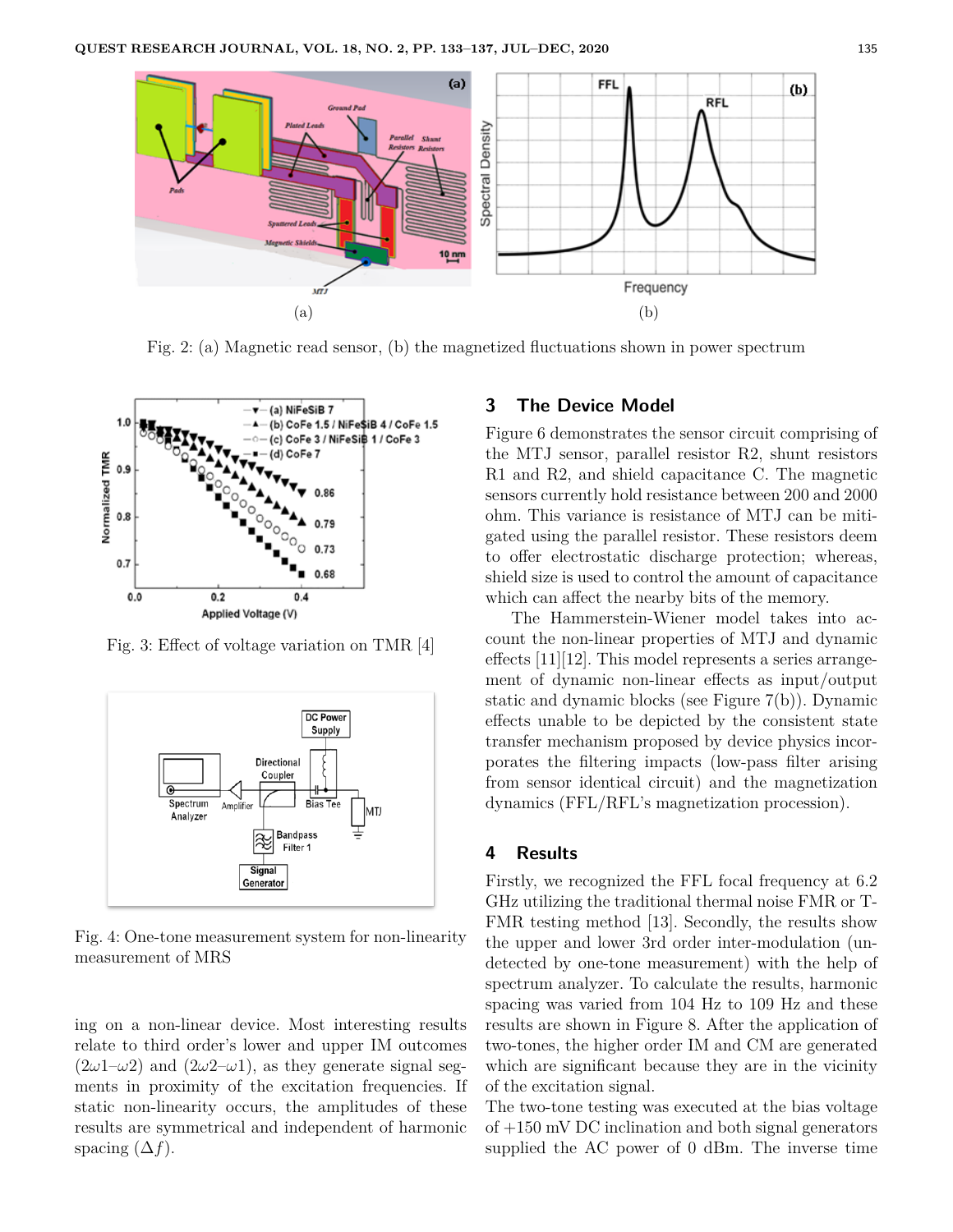

Fig. 5: MRS DC-dependence slope; (a) 2nd Harmonics, (b) 3rd Har-monics



Fig. 6: (a)Two-Tone measurement system for Non-linearity measurement of MRS (b) Generated IM and CM products by implementing two-tone system



Fig. 7: (a) Equivalent circuit of MRS, (b) non-linear model of MRS

constants of dynamic effects in the device are proposed by the leading derivatives of its products at 90 kHz and 4.7 MHz.

At fixed harmonics spacing  $\Delta f$ , the stated values can be utilized for a complete frequency variation. Figure 8 shows a frequency variation executed at harmonics spacing of 90kHz associating the analysis of dynamic non-linear impact on MgO based MTJ concerning lower frequency FMR modes attached to FFL/RFL's frequencie.

## **5 Conclusion**

Initially, the observations on MgO-based MTJs biasdependent power slopes were made in Figure 5. It appears that in the complete analysis of MTJ devices, non-linear properties and dynamic effects should be considered. Whilst the presence of dynamic effects is only proposed by the independent biasing slopes of the higher-order harmonics; whereas, two-tone testing provides the results which links the analysis to lower frequency modes (FFL and RFL). It can be concluded that using the two-tone measurement technique, we